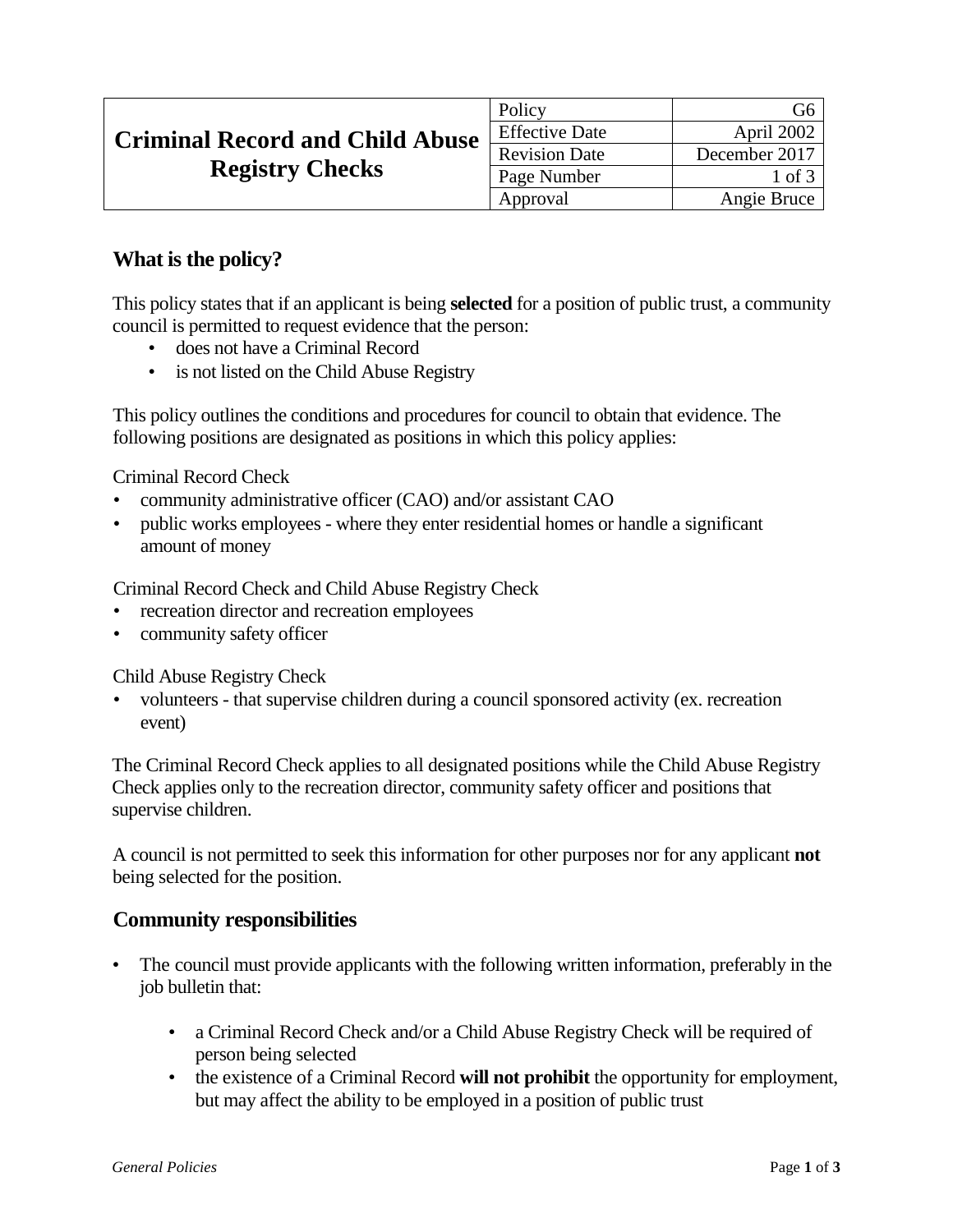• the existence of an entry in the Child Abuse Registry **will prohibit** the opportunity for employment in positions requiring this check

#### **Designated Positions Requiring a Criminal Record Check or Child Abuse Registry Check**

- Once council has made their selection, this person must be advised to complete a current Criminal Record Check and/or Child Abuse Registry Check.
- Potential employees can obtain a Criminal Record Check by visiting or contacting the nearest RCMP and a Child Abuse Registry Check can be obtained by visiting the Winnipeg office located at 777 Portage Avenue, submitting an application by mail or online at [https://www.gov.mb.ca/fs/childfam/child\\_abuse\\_registry.html.](https://www.gov.mb.ca/fs/childfam/child_abuse_registry.html)
- The council can proceed to offer employment to the person selected, **conditional** on a satisfactory record/registry check. A deadline for evidence of the completed check should be given to the person. Where the Child Abuse Registry Check is not available at the time of the employment offer, the person selected **must be prohibited from working with or near children** until the check has been successfully completed. Council should ensure that checks are completed well in advance of requiring a volunteer's time where they may be near or supervising children.
- On receipt of a Criminal Record Check, council would review it to determine if the criminal behavior on record, if repeated, would pose a threat to community operations. If there is such behavior, then council must assess the circumstances in order to determine the degree of risk should the behavior be repeated and the degree of harm that may result.
- On review of the requested information, council must determine if the information has any relevance to the position for which the selected person has applied.
	- a) If irrelevant, advise the person selected that no further review of the record is required.
	- b) If relevant:
		- i) advise the person selected that the information is relevant.
		- ii) give the person selected the opportunity to explain the offence, its circumstances and provide any additional relevant information.
- Positions requiring a Criminal Record Check **only**, need to be considered in light of:
	- type of offence and relevance to the job
	- age of person at time of offence
	- sentence imposed
	- what person has done since the offence (other work, etc.)
	- the amount of time that has elapsed since the offence and completion of any sentence related to the offence
	- whether the person has made firm efforts at rehabilitation